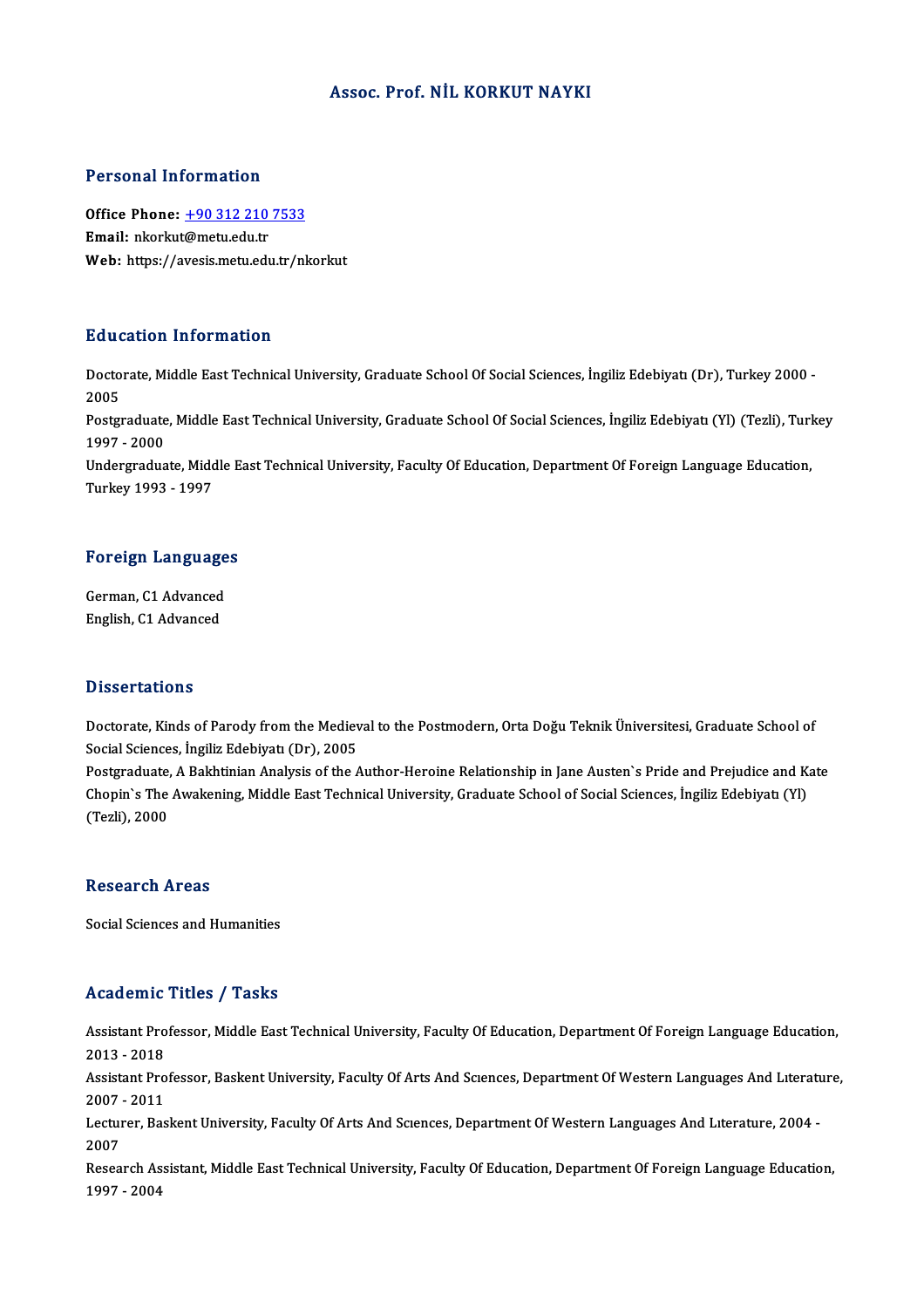#### Academic and Administrative Experience

Academic and Administrative Experience<br>Deputy Head of Department, Middle East Technical University, Faculty of Education, Department of Foreign Language<br>Education 2018, Continues Education, and Trammin<br>Deputy Head of Department,<br>Education, 2018 - Continues Deputy Head of Department, Middle East Technical University, Faculty of Education, Department of Foreign Langu<br>Education, 2018 - Continues<br>Program Koordinatörü, Middle East Technical University, Faculty of Education, Depar Education, 2018 - Continues<br>Program Koordinatörü, Midc<br>Education, 2016 - Continues<br>Paskent Üniversitesi, 2008 Program Koordinatörü, Middle Ea:<br>Education, 2016 - Continues<br>Başkent Üniversitesi, 2008 - 2011 Başkent Üniversitesi, 2008 - 2011<br>Advising Theses

Advising Theses<br>Korkut Naykı N., A Bakhtinian Analysis of the Protagonists' Ethical Dilemma in Joseph Conrad's Under Western Eyes and<br>The End of the Tether, Restspeduate N ÜNAL (Student), 2020 The Vising TheBes<br>Korkut Naykı N., A Bakhtinian Analysis of the Protagonists' Ethi<br>The End of the Tether. , Postgraduate, N.ÜNAL(Student), 2020<br>KORKUT NAYKLN. A bakhtinian analysis of the protagonists' st Korkut Naykı N., A Bakhtinian Analysis of the Protagonists' Ethical Dilemma in Joseph Conrad's Under Western Eyes a<br>The End of the Tether. , Postgraduate, N.ÜNAL(Student), 2020<br>KORKUT NAYKI N., A bakhtinian analysis of the The End of the Tether., Postgraduate, N.ÜNAL(Student), 2020<br>KORKUT NAYKI N., A bakhtinian analysis of the protagonists' eth<br>and the end of the tether., Postgraduate, N.Ünal(Student), 2020<br>Korkut Naylu N., Positiance and He KORKUT NAYKI N., A bakhtinian analysis of the protagonists' ethical dilemma in Joseph Conrad's under western ey<br>and the end of the tether., Postgraduate, N.Ünal(Student), 2020<br>Korkut Naykı N., Resistance and Heterotopia: A and the end of the tether., Postgraduate, N.Ünal(Student), 2020<br>Korkut Naykı N., Resistance and Heterotopia: An Analysis of Space in Jeanet<br>Pamuk's The Museum of Innocence., Postgraduate, B.Anşin(Student), 2019<br>Korkut Navk Korkut Naykı N., Resistance and Heterotopia: An Analysis of Space in Jeanette Winterson's The Passion and Orhan<br>Pamuk's The Museum of Innocence., Postgraduate, B.Anşin(Student), 2019<br>Korkut Naykı N., A Sartrean Reading of Pamuk's The Museum of<br>Korkut Naykı N., A Sartro<br>Z.Karslı(Student), 2019<br>KORKUT NAYKI N., Besis Korkut Naykı N., A Sartrean Reading of John Fowles' The Collector and The French Lieutenant's Woman, Postgradu<br>Z.Karslı(Student), 2019<br>KORKUT NAYKI N., Resistance and heterotopia: an analysis of space in Jeanette Winterson Z.Karslı(Student), 2019<br>KORKUT NAYKI N., Resistance and heterotopia: an analysis of space in Jeanette Winterson's the passion and Orhan<br>Pamuk's the museum of innocence, Postgraduate, B.Anşin(Student), 2019 KORKUT NAYKI N., Resistance and heterotopia: an analysis of space in Jeanette Winterson's the passion and Orhan<br>Pamuk's the museum of innocence, Postgraduate, B.Anşin(Student), 2019<br>KORKUT NAYKI N., A Sartrean reading of J Pamuk's the museum of<br>KORKUT NAYKI N., A Sar<br>Z.Karsli(Student), 2019<br>KORKUT NAYKI N., Dolot KORKUT NAYKI N., A Sartrean reading of John Fowles's the collector and the french lieuteant<br>Z.Karsli(Student), 2019<br>KORKUT NAYKI N., Deleuze and contemporary Dystopia, Doctorate, R.ÇOKAY(Student), 2018<br>KORKUT NAYKLN, Willi Z.Karsli(Student), 2019<br>KORKUT NAYKI N., Deleuze and contemporary Dystopia, Doctorate, R.ÇOKAY(Student), 2018<br>KORKUT NAYKI N., William Butler Yeats and mysticism: A neo-platonic approach to his poetry, Postgraduate,<br>M.UČUP KORKUT NAYKI N., Deleu<br>KORKUT NAYKI N., Willia<br>M.UĞUR(Student), 2017<br>KORKUT NAYKI N., Bestr KORKUT NAYKI N., William Butler Yeats and mysticism: A neo-platonic approach to his poetry, Postgraduate,<br>M.UĞUR(Student), 2017<br>KORKUT NAYKI N., Postmodern historiography in D. M. Thomas's the White Hotel and Martin Amis's M.UĞUR(Student), 2017<br>KORKUT NAYKI N., Postmodern historic<br>Postgraduate, E.NAZLİ(Student), 2016<br>KORKUT NAYKLN, Bostmodern historic KORKUT NAYKI N., Postmodern historiography in D. M. Thomas's the White Hotel and Martin Amis's Time's Arrow,<br>Postgraduate, E.NAZLİ(Student), 2016<br>KORKUT NAYKI N., Postmodern historiography in D. M. Thomas's The White Hotel Postgraduate, E.NAZLİ(Student), 2016<br>KORKUT NAYKI N., Postmodern historiography in D. M. Thomas's The White Hotel and Martin Amis's time's arrow,<br>Postgraduate, E.Nazlı(Student), 2016 KORKUT NAYKI N., Postmodern historiography in D. M. Thomas's The White Hotel and Martin Amis's time's arrow,<br>Postgraduate, E.Nazlı(Student), 2016<br>KORKUT NAYKI N., Why can't we still be friends?: othering in intercultural r Postgraduate, E.Nazlı(Student), 2016<br>KORKUT NAYKI N., Why can't we still be friends?: othering in intercultural r<br>India and Zadie Smith's White teeth, Postgraduate, G.Deniz(Student), 2015<br>KORKUT NAYKLN, Why sprit we still KORKUT NAYKI N., Why can't we still be friends?: othering in intercultural relationships in E. M. Forster's a Passage to<br>India and Zadie Smith's White teeth, Postgraduate, G.Deniz(Student), 2015<br>KORKUT NAYKI N., Why can't India and Zadie Smith's White teeth, Postgraduate, G.Deniz(Student), 2015<br>KORKUT NAYKI N., Why can't we still be friends?: Othering in intercultural relationships in E. M. Forster's a Passage to<br>India and Zadie Smith's Whi

#### Designed Lessons

Korkut Naykı N., Research Methods and Ethical Considerations in Literary Studies , Postgraduate, 2016 - 2017

### Articles Published in Journals That Entered SCI, SSCI and AHCI Indexes

rticles Published in Journals That Entered SCI, SSCI and AHCI Indexes<br>I. Woman's Writing and the Body in a Turkish Context: Erendiz Atasu's The Other Side of the Mountain Xoo 1 abnone<br>Woman's Writ<br>Korkut-Nayki N.<br>MDDLE EASTER Woman's Writing and the Body in a Turkish Context: Erendiz Atasu's The Ot<br>Korkut-Nayki N.<br>MIDDLE EASTERN LITERATURES, vol.17, pp.223-237, 2014 (Journal Indexed in AHCI)<br>How to Do Things with Words and Toyte: Literature and

Korkut-Nayki N.<br>MIDDLE EASTERN LITERATURES, vol.17, pp.223-237, 2014 (Journal Indexed in AHCI)<br>II. How to Do Things with Words and Texts: Literature and Rewriting as Performance in Lloyd Jones'<br>Mister Bin MIDDLE EAS<br>How to Do<br>Mister Pip<br>Korlut Novl How to Do Thi<br>Mister Pip<br>Korkut-Nayki N.<br>ENCLISH STUDE Mister Pip<br>Korkut-Nayki N.<br>ENGLISH STUDIES, vol.93, pp.43-56, 2012 (Journal Indexed in AHCI)<br>Pasis Elements of Norrative

Korkut-Nayki N.<br>ENGLISH STUDIES, vol.93, pp.43<br>III. Basic Elements of Narrative<br>Korkut N. ENGLISH<br>Basic Ele<br>Korkut N.<br>LANCUAC LANGUAGE AND LITERATURE, vol.20, no.1, pp.75-78, 2011 (Journal Indexed in SSCI)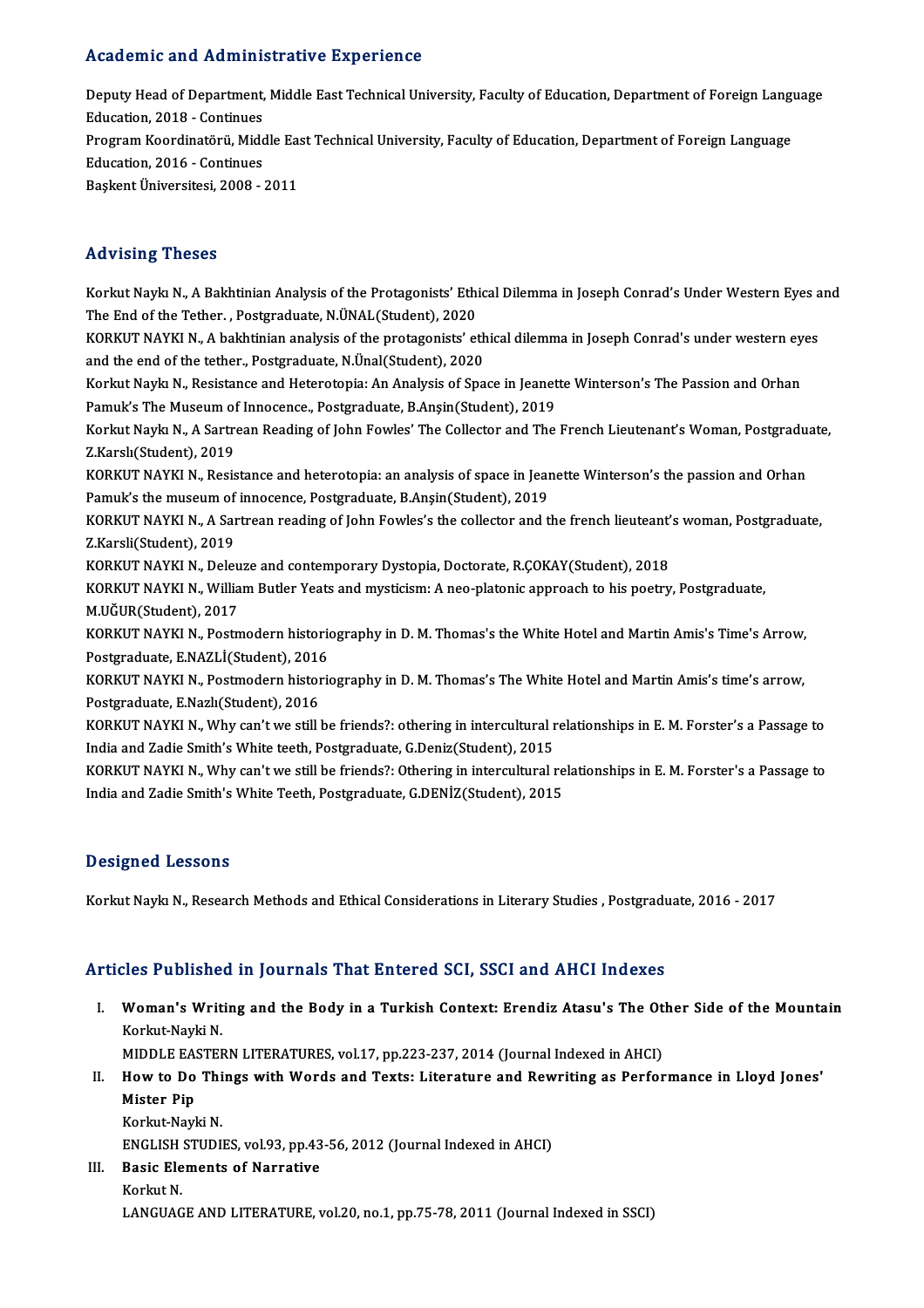# IV. The Postmodern The Post<br>Korkut N.<br>LANCUAC

Korkut N.<br>LANGUAGE AND LITERATURE, vol.17, no.4, pp.370-373, 2008 (Journal Indexed in SSCI)

#### Articles Published in Other Journals

- rticles Published in Other Journals<br>I. A Hauntological Reading of Daphne du Maurier's Rebecca<br>Korkut Navla N Korkut Naykındı<br>A Hauntologic:<br>Korkut Naykı N.
	-

Korkut Naykı N.<br>English Studies at NBU, vol.7, no.1, pp.21-36, 2021 (Journal Indexed in ESCI)

## Korkut Naykı N.<br>Inglish Studies at NBU, vol.7, no.1, pp.21-36, 2021 (Journal Indexed in ESCI)<br>II. Hopeless Romantics: Reality versus Imagination in Gustave Flaubert's Madame Bovary and Joseph<br>Conrad's Lord Jim English Studies at NBI<br>Hopeless Romantic:<br>Conrad's Lord Jim<br>Korlat Novla N Conrad's Lord Jim<br>Korkut Naykı N.

Celal Bayar Üniversitesi Sosyal Bilimler Dergisi, vol.15, no.1, pp.269-288, 2017 (Other Refereed National Journals)

Korkut Naykı N.<br>15, no.1, pp.269-288, 2017 (Other Refereed National Journals) Celal Bayar Üniversitesi Sosyal Bilimler Dergisi, vol.15, no.1, pp.269-288, 2017 (Other Refereed National Journals)<br>11. Anticipating the Existen Celal Bayar<br><mark>Anticipatin</mark><br>Nostromo<br>Korlut Novl Anticipating th<br>Nostromo<br>Korkut Naykı N.<br>Cariantan Ünive Nostromo<br>Korkut Naykı N.<br>Gaziantep Üniversitesi Sosyal Bilimler Dergisi, vol.16, no.1, pp.183-192, 2017 (Other Refereed National Journals)<br>Edebiyet Calismaları ve Bailreloji

- Korkut Naykı N.<br>Gaziantep Üniversitesi Sosyal Bilimler<br>IV. Edebiyat Çalışmaları ve Psikoloji<br>Korkut Navkı N. Gaziantep Ünive<br><mark>Edebiyat Çalış</mark>ı<br>Korkut Naykı N.<br>Korider Kültür S
	-

Edebiyat Çalışmaları ve Psikoloji<br>Korkut Naykı N.<br>Koridor Kültür Sanat Edebiyat Dergisi, no.23, pp.18-25, 2016 (Other Refereed National Journals)<br>Honry Jomes and bis Chosts: Narratiya Ambiguity in"The Beal Bisht Thing" and

Korkut Naykı N.<br>Koridor Kültür Sanat Edebiyat Dergisi, no.23, pp.18-25, 2016 (Other Refereed National Journals)<br>V. Henry James and his Ghosts: Narrative Ambiguity in"The Real Right Thing" and "The Jolly Corner"<br>Korlut Koridor Kültür S<br><mark>Henry James a</mark><br>Korkut Naykı N.<br>Hacettene Ünive Henry James and his Ghosts: Narrative Ambiguity in"The Real Right Thing" and "The Jolly Cori<br>Korkut Naykı N.<br>Hacettepe Üniversitesi Edebiyat Fakültesi Dergisi, vol.29, no.1, pp.171-182, 2012 (Other Refereed National<br>Journa

Korkut Naykı N.<br>Hacettepe Üniversitesi Edebiyat Fakültesi Dergisi, vol.29, no.1, pp.171-182, 2012 (Other Refereed National<br>Journals)

### Books&Book Chapters

ooks & Book Chapters<br>I. Proceedings of the 21st METU British Novelists Conference, 12-13 December 2013: The Brontë<br>Sisters and Their Work side Book dimercies<br>Proceedings of the 21st<br>Sisters and Their Work.<br>Korlat Novia N. (Editor) A Proceedings of the 21st METU British Novelists Conference,<br>Sisters and Their Work.<br>Korkut Naykı N. (Editor), Altunsoy Ş. (Editor), Aydoğdu M. (Editor)<br>METU Department of Foreign Language Education, Ankara, 2015

Sisters and Their Work.<br>Korkut Naykı N. (Editor), Altunsoy Ş. (Editor), Aydoğdu M. (Editol<br>METU Department of Foreign Language Education, Ankara, 2015<br>Connwell, Vonice and the Sunonnatural: Vorving Eungtions

Korkut Naykı N. (Editor), Altunsoy Ş. (Editor), Aydoğdu M. (Editor)<br>METU Department of Foreign Language Education, Ankara, 2015<br>II. Cornwall, Venice and the Supernatural: Varying Functions of the Gothic in Daphne du Maurie **METU Department of Foreign La<br>Cornwall, Venice and the Sup<br>Birds' and 'Don't Look Now'**<br>KORKUT NAYKLN Cornwall, Venice<br>Birds' and 'Don'<br>KORKUT NAYKI N.<br>in: Dark Cartegran

Birds' and 'Don't Look Now'<br>KORKUT NAYKI N.<br>in: Dark Cartographies: Exploring Gothic Spaces, Anya Heise-von der Lippe, Editor, Inter-Disciplinary Press,<br>Ovford, pp.133, 145, 2013 KORKUT NAYKI N.<br>in: Dark Cartographies: Ex<br>Oxford, pp.133-145, 2013<br>The Sunornatural and t In: Dark Cartographies: Exploring Gothic Spaces, Anya Heise-von der Lippe, Editor, Inter-Disciplinary Press,<br>Oxford, pp.133-145, 2013<br>III. The Supernatural and the Functions of the Gothic in Daphne du Maurier's 'The Birds'

# Oxford, pp.1<br>The Supern<br>Look Now'<br>Korlut Novl The Supernatu<br>Look Now'<br>Korkut Naykı N.<br>in:The Cothie: S

Look Now'<br>Korkut Naykı N.<br>in: The Gothic: Studies in History, Identity and Space, Katarzyna Więckovska, Editor, Inter-Disciplinary Press,<br>Orford, pp.127,133, 2012 Korkut Naykı N.<br>in: The Gothic: Studies in H<br>Oxford, pp.127-133, 2012<br>Kinde of Banady from th 0xford, pp 127-133, 2012

IV. Kinds of Parody from the Medieval to the Postmodern<br>Korkut N. Kinds of Parody from the Medieval to t<br>Korkut N.<br>Peter Lang Publishing, Inc., Frankfurt, 2009<br>The Boundaries of Narrative: The Brob

Korkut N.<br>Peter Lang Publishing, Inc., Frankfurt, 2009<br>V. The Boundaries of Narrative: The Problems, Possibilities, and Politics of Accommodating the Lyric<br>Mode in Narrative Eistien Peter Lang Publishing, Inc., Fr.<br>The Boundaries of Narrati<br>Mode in Narrative Fiction<br>Korlut N The Boul<br>Mode in<br>Korkut N.<br>in Challer Mode in Narrative Fiction<br>Korkut N.<br>in: Challenging the Boundaries, Isıl Bas, Donald C. Freeman, Editor, Rodopi, Amsterdam, pp.165-180, 2007

VI. An Introduction to Postmodern Literature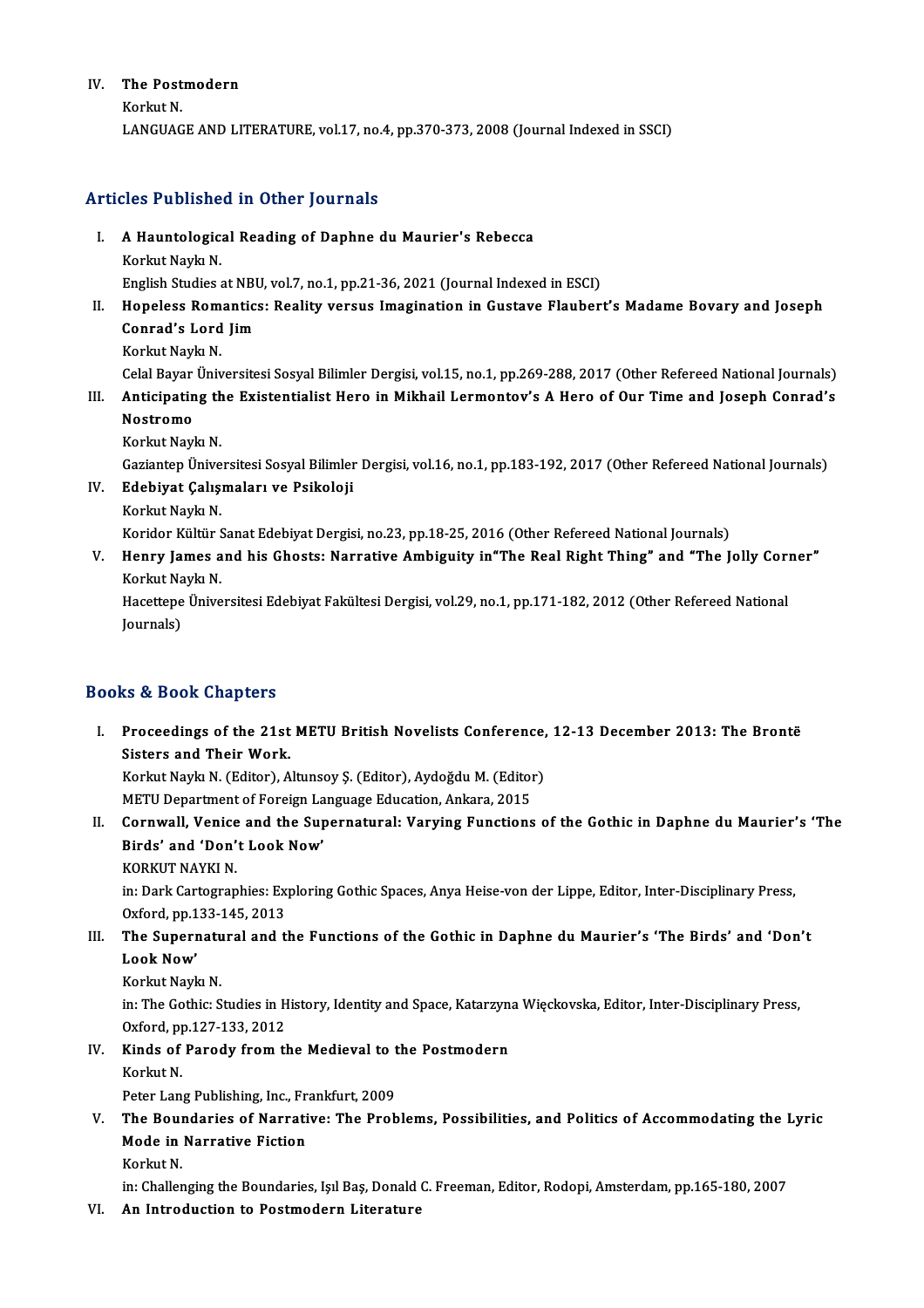Korkut N.

Korkut N.<br>in: The Essentials of Literature in English post 1914, Ian Mackean, Editor, Arnold, London, London, pp.215-219,<br>2005 Korku<br>in: Tho<br>2005

# 2005<br>Refereed Congress / Symposium Publications in Proceedings

efereed Congress / Symposium Publications in Proceedings<br>I. Writing History through Literature: Modernity and the Holocaust through the Lens of Martin Amis's<br>Time's Arrew Tood Gongree<br>Writing Histor<br>Time's Arrow<br>Korlat Navla N Writing History throu<br>Time's Arrow<br>Korkut Naykı N., Nazli E.<br>12th International IDEA

Ti<mark>me's Arrow</mark><br>Korkut Naykı N., Nazli E.<br>12th International IDEA Conference: Studies in English, Antalya, Turkey, 12 - 14 April 2018

Korkut Naykı N., Nazli E.<br>12th International IDEA Conference: Studies in English, Antalya, Turkey, 12 - 14 April 2018<br>II. Speaking to the Spectre: A Hauntological Approach to Trauma in Daphne du Maurier's Rebecca<br>Kerlu 12th Internation<br>Speaking to th<br>Korkut Naykı N.<br>16th Cultural St Speaking to the Spectre: A Hauntological Approach to Trauma in Daphne du Ma<br>Korkut Naykı N.<br>16th Cultural Studies Symposium: Narratives of Trauma, İzmir, Turkey, 10 - 12 May 2017<br>A Hauntological Boading of Daphno du Maunie

## Korkut Naykı N.<br>16th Cultural Studies Symposium: Narratives of Trauma, İzmir, Turkey, 10 - 12 May 2017<br>III. A Hauntological Reading of Daphne du Maurier's Rebecca and My Cousin Rachel<br>Korkyt Navk N 16th Cultural Studies Symposium: Narratives of Trauma, İzmir, Turkey, 10 - 12 May 2017<br>A Hauntological Reading of Daphne du Maurier's Rebecca and My Cousin Rache<br>Korkut Naykı N.<br>9th International IDEA Conference: Studies i A Hauntological Reading of Daphne du Maurier's Rebecca and My Cousin Rache<br>Korkut Naykı N.<br>9th International IDEA Conference: Studies in English, Malatya, Turkey, 15 - 17 April 2015<br>The Supernatural and the Eunstiens of th

- Korkut Naykı N.<br>9th International IDEA Conference: Studies in English, Malatya, Turkey, 15 17 April 2015<br>IV. The Supernatural and the Functions of the Gothic in Daphne du Maurier's 'The Birds' and 'Don't<br>Look Now' **9th Internat<br>The Superi<br>Look Now'**<br>KOPKUT NA The Supernatura<br>Look Now'<br>KORKUT NAYKI N.<br>2nd Clobel Confor Look Now'<br>KORKUT NAYKI N.<br>2nd Global Conference - The Gothic: Exploring Critical Issues, VARŞOVA, Poland, 16 - 18 May 2011
	-

KORKUT NAYKI N.<br>2nd Global Conference - The Gothic: Exploring Critical Issues, VARŞOVA, Poland, 16 - 18 May 2011<br>20 V. The Ghostly Henry James: Narrative Ambiguity in 'The Real Right Thing' and 'The Jolly Corner'<br>Kerla 2nd Global Conf<br>The Ghostly He<br>Korkut Naykı N.<br><sup>6th Internationa</sup> The Ghostly Henry James: Narrative Ambiguity in 'The Real Right Thing' and 'Th<br>Korkut Naykı N.<br>6th International IDEA Conference: Studies in English, İstanbul, Turkey, 13 - 15 April 2011<br>How to De Things with Words and Toy

6th International IDEA Conference: Studies in English, İstanbul, Turkey, 13 - 15 April 2011

- Korkut Naykı N.<br>6th International IDEA Conference: Studies in English, İstanbul, Turkey, 13 15 April 2011<br>7. How to Do Things with Words and Texts: Literature and Rewriting as Performance in Lloyd Jones<br>19 Mister Pip
	- KORKUT NAYKI N.

5th International IDEAConference:Studies inEnglish,Ankara,Turkey,14 -16May2010

- KORKUT NAYKI N.<br>5th International IDEA Conference: Studies in English, Ankara, Turkey, 14 16 May 2010<br>VII. Teaching the Fundamentals of Modern Literary Theory through Lewis Carroll's Alice in Wonderland<br>and Mark Tura 5th International IDEA Conference: Studies in English,<br>Teaching the Fundamentals of Modern Literary<br>and Mark Twain's 'Extracts from Adam's Diary'<br>Kerlut N Teaching<br>and Marl<br>Korkut N.<br><sup>Oth Intonn</sup>
	-

and Mark Twain's 'Extracts from Adam's Diary'<br>Korkut N.<br>8th International Language, Literature and Stylistics Symposium, İzmir, Turkey, 14 - 16 May 2008, vol.2, pp.421-<br>429 Kork<br>8th I<br>429<br>The 8th International Language, Literature and Stylistics Symposium, İzmir, Turkey, 14 - 16 May 2008, vol.2, pp.42<br>429<br>VIII. The Interplay Between the Natural and the Supernatural: Monte Verità as Ambiguous Narrative<br>FORVI

429<br>The Interplay Be<br>KORKUT NAYKI N.<br>The Danhne du Me The Interplay Between the Natural and the Supernatural: Monte Verità as Ambiguous Narrative<br>KORKUT NAYKI N.<br>The Daphne du Maurier International Centenary Conference, FOWEY, CORNWALL, United Kingdom, 10 - 11 May<br>2007

KORK<br>The D<br>2007<br>The F The Daphne du Maurier International Centenary Conference, FOWEY, CORNWALL, United Kingdom, 10 - 11 N<br>2007<br>IX. The Function of Genre Parody in Postmodern Fiction: Undermining the Discourse of Realism in<br>Salman Bushdia's Sha

## 2007<br>The Function of Genre Pa<br>Salman Rushdie's Shame<br>KORKUT N The Funct<br>Salman Ru<br>KORKUT N.<br>The 2nd Int Salman Rushdie's Shame<br>KORKUT N.<br>The 2nd International IDEA Conference: Studies in English:, Ankara, Turkey, 17 - 19 April 2007<br>Communisation on Introspection? Marlow's Aims as Narrator in Heart of Darkness s

## KORKUT N.<br>The 2nd International IDEA Conference: Studies in English:, Ankara, Turkey, 17 - 19 April 2007<br>X. Communication or Introspection? Marlow's Aims as Narrator in Heart of Darkness and Lord Jim<br>Korkut N. The 2nd I<br>**Commun**<br>Korkut N.<br>The 10th I Communication or Introspection? Marlow's Aims as Narrator in Heart of Darkness and Lord Jim<br>Korkut N.<br>The 10th METU British Novelists Seminar: Joseph Conrad and His Work:, Ankara, Turkey, 19 - 20 December 2002,<br>nn 129 124

Korkut N.<br>The 10th ME<br>pp.128-134<br>The Bound The 10th METU British Novelists Seminar: Joseph Conrad and His Work:, Ankara, Turkey, 19 - 20 December 200 pp.128-134<br>XI. The Boundaries of Narrative: The Problems, Possibilities, and Politics of Accommodating the Lyric<br>Mo

# pp.128-134<br>The Boundaries of Narrati<br>Mode in Narrative Fiction<br>KORKUT N The Bound<br>Mode in N<br>KORKUT N.<br>Challanging

Mode in Narrative Fiction<br>KORKUT N.<br>Challenging the Boundaries: Annual International Conference of the Poetics and Linguistics Association, İstanbul, KORKUT N.<br>Challenging the Boundaries<br>Turkey, 23 - 26 June 2003<br>Frankonstain's Monstar

## Turkey, 23 - 26 June 2003<br>XII. Prankenstein's Monster: Rousseau's 'Natural Man' and Feminist/Androgynous Ideals Rolled into One